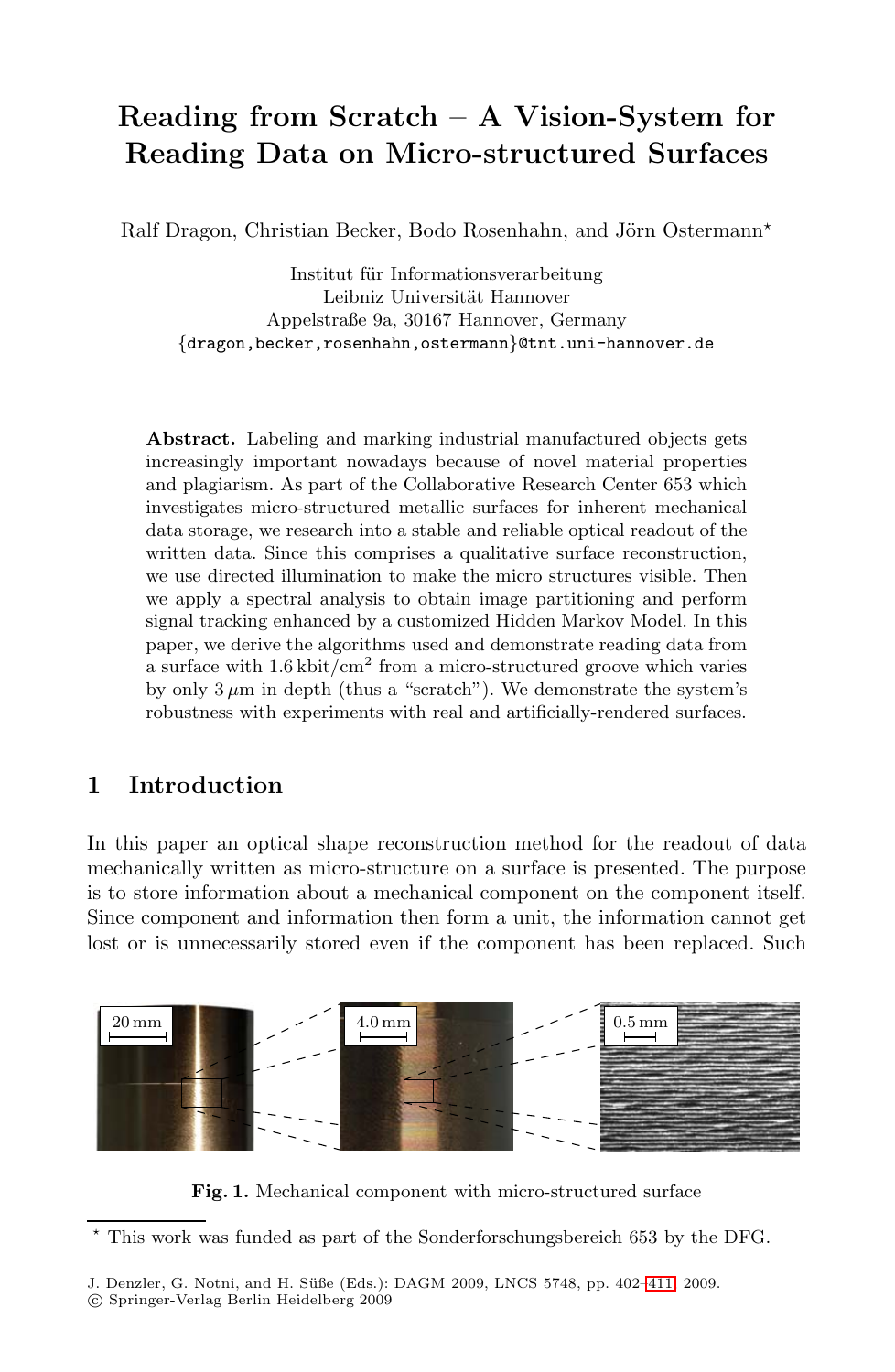

<span id="page-1-0"></span>**Fig. 2.** Left: Groove wound around the micro-structured mechanical component. Right: Measuring principle of directed illumination: Varying depth *d* is detected by shifts *w*<sup>r</sup> and *w*<sup>s</sup> of the reflexion and the shadow border respectively.

micro-structured surfaces are created by a Piezo tool during the last step of a turning process[\[1\]](#page-9-1). The tool cuts in a groove wound around the component whose depth is modulated by the digital payload. As the cutting is performed with small mechanical feed, the groove forms a micro-structure spreading on the whole surface of the mechanical component (Fig. [1\)](#page-0-0). The mechanical storage principle used is the same as for the phonograph cylinder, the gramophone record or the capacitive electronic disc [\[2\]](#page-9-2). Unlike optical data storage systems like e.g., bar code, DVD or 3D storage [\[3\]](#page-9-3), the domain of the applied signal is analog. To enable digital data storage, the run of the groove as well as writing and reading is modeled as the channel of a communication system [\[4\]](#page-9-4), which consists of coding, modulation and channel. So writing in a groove means freezing an analog signal run as an imprint which is to be recovered during the shape reconstruction.

Since the micro-structures are designed for simple and fast writing during the production and insensitivity to mechanical stress, data density is low compared to state-of-the-art magnetic and optical storage media but sufficient for all labeling purposes. As rough estimate about the dimensions of a cutting parameter set suitable for writing and reading: mechanical feed  $d_f = 70 \,\mu \text{m}$ , groove depth =  $6 \mu$ m, signal amplitude =  $3 \mu$ m, data rate  $R = 1.1 \text{ bit/mm}$ . When using a binary amplitude modulation (2-ASK), the data density is  $R \times 1/d_f \approx 1.6 \text{ kbit/cm}^2$ .

#### **1.1 Previous Works**

Reading the information comprises at least a qualitative surface analysis to reconstruct the signal written in. The reconstruction should be possible in a cheap way so a mechanical component could be inspected at a service station. Thus, only shape analysis methods with a customary stereo microscope with low magnification are considered here which later can be adapted to hand-held units.

In the past 30 years, there were many shape reconstruction methods developed. In the field of microscopy with a small field of view, shape reconstruction is eased as only a depth map needs to be created. Thus, in the following we use the term depth instead of shape. Two main measuring principles are used: depth of field and perspective. It can be further distinguished between single-view and multi-view methods.

Depth of field as measuring principle utilizes that the image varies in sharpness, depending on the distance between camera and surface. Thus, the small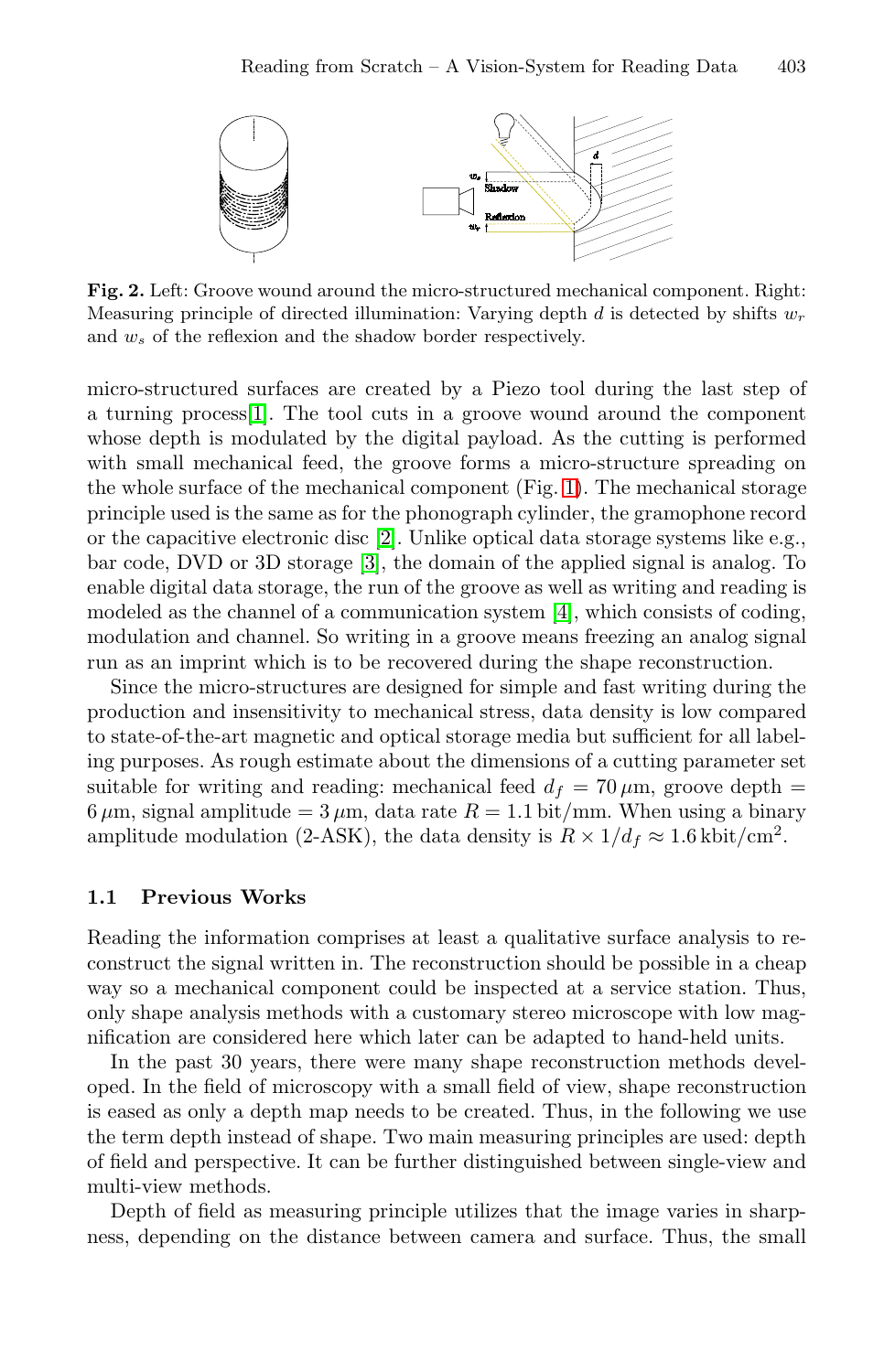depth of field of microscopes means high depth resolution. Depth from focus [\[5\]](#page-9-5) is a multi-view method which builds a depth map by varying the object's distance and assigning all visible regions in focus to the same depth slice. As the distance variation is calibrated, points from different depth slices can be combined to a depth map. Depth from defocus [\[6\]](#page-9-6) is a single-view method which makes use of the knowledge about the point spread function of the optical system to deduce depth from unsharpness.

Perspective as measuring principle means either using perspective differences in different surface views or analyzing illumination effects. Both types use knowledge about the set-up geometry. Depth from stereo [\[7\]](#page-9-7) builds a depth map of the surface using a stereo microscope observing the same image from different perspectives. Using the pixel-wise found disparity along the epipolar line and the knowledge about the relation of both cameras, the depth map can be reconstructed. Depth from shading [\[8\]](#page-9-8) makes use of the reflectivity function which relates knowledge about the set-up with the direction of the surface normal. Depth from directed illumination is similar to that. The surface is illuminated in such a way that only regions with a specific surface normal appear bright. The shadow and reflexion borders are used to deduce depth information.

#### **1.2 Surface Reconstruction at Scratch Scale**

During our research, we investigated three promising methods for surface reconstruction: depth from stereo (DFS), depth from focus (DFF) and depth from directed illumination (DFI). To the best of our knowledge, similar applications of depth reconstruction are usually one magnitude larger in size. E.g., the optical reconstruction of LP records [\[9\]](#page-9-9) using DFF seems similar. However the depth of the groove is about 20 times and the groove distance about 24 times bigger than here. Another example is the optical inspection of solder joints [\[10\]](#page-9-10) using depth from shading, where the solder joint height is about 25 times greater than the structures which are to be recovered here. Third example: The surface structures analyzed by [\[11\]](#page-9-11) using DFF are 10 times deeper than our groove.

It turned out that DFS as well as DFF were able to reconstruct the coarse cylindrical shape of the mechanical component. However, both methods failed to reconstruct the groove which is about 10 times smaller. For DFS, one major problem is the calibration of the focal length with a microscopic calibration pattern, which is very important for exact depth estimation. It is error-prone as nearly no perspective effects are noticeable. DFF is heavily perturbed by mechanical inaccuracies when changing the focus depth. Another problem for both approaches is the highly-specular surface with many perturbations.

The measuring principle used for DFI here is displayed in Fig. [2.](#page-1-0) A depth variation of the groove is deduced by a shift of the reflexion and the shadow border. As this effect is even noticeable on low-magnification views, e.g., right image of Fig. [1,](#page-0-0) where DFS and DFF failed, we decided for this method. Under the assumption that the groove depth is proportional to the shift of the shadow border, the groove depth can be reconstructed qualitatively. The two key problems which are to be solved for this are the image partitioning, which is necessary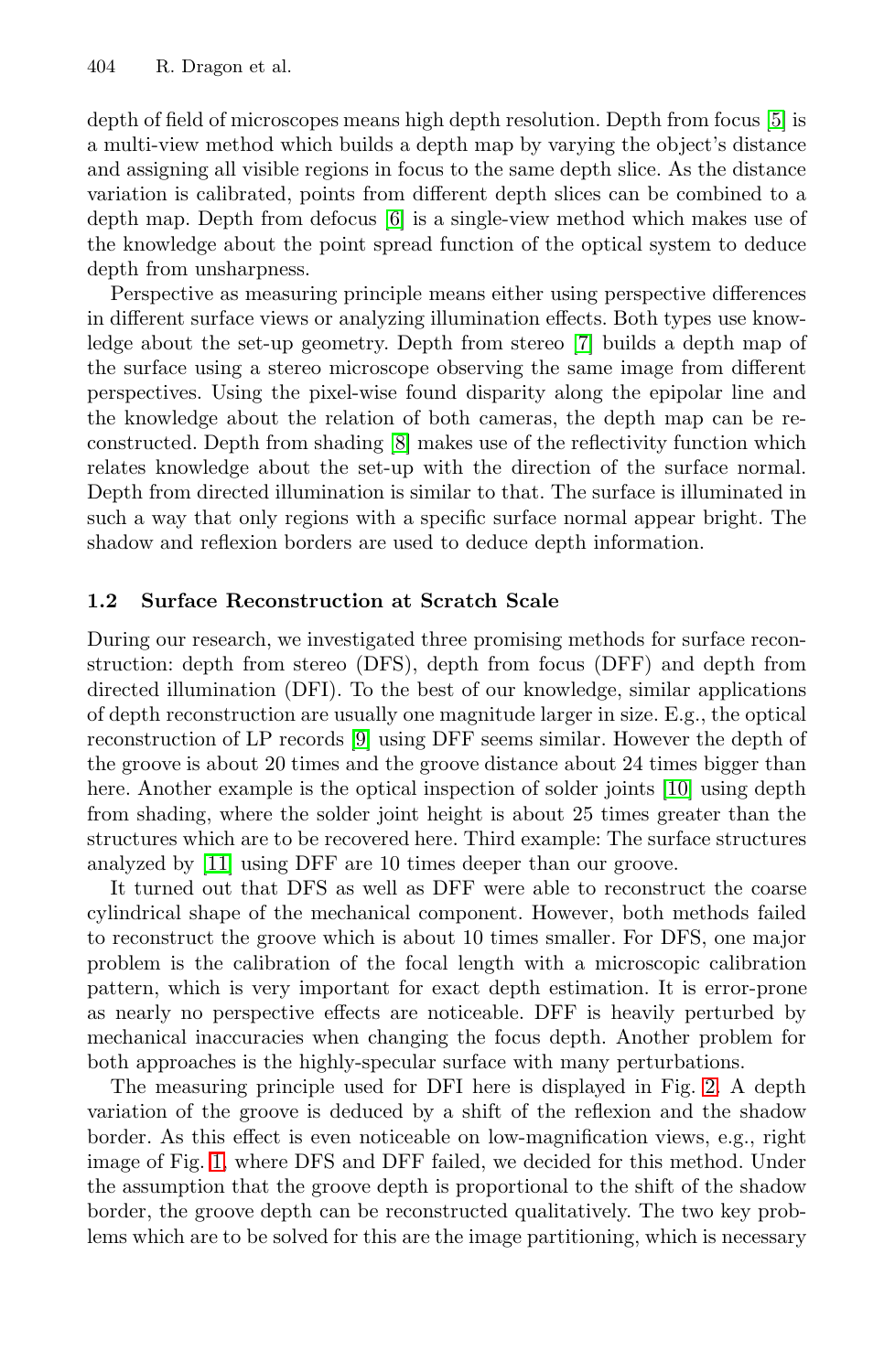to determine the position of the groove, and the tracking of the reflexion border for a robust depth reconstruction.

In this paper, we present the following contributions using DFI: In Section [2,](#page-3-0) the method to determine the position of the groove is explained. In Section [3,](#page-4-0) the method to qualitatively reconstruct the analog signal using a Hidden Markov Model with a regular topology is presented. Both methods are then evaluated in Section [4](#page-6-0) and the readout of a real surface is demonstrated. In Section [5,](#page-8-0) a conclusion is given.

## <span id="page-3-0"></span>**2 Image Partitioning Using Spectral Analysis**

We start with the first key problem of the groove reconstruction: Given one view of the surface with proper illumination like in Fig. [3,](#page-5-0) we want to extract the position of the groove containing the data. Given that the groove is wound around the mechanical component, several groove sections are visible. Each contains a different part of the signal run. As the mechanical feed during the turning process is constant, all neighbored groove sections have distance  $\lambda$ . We assume they run approximately horizontal in the microscope view, forming periodic coarse structures in vertical direction. The vertical position

<span id="page-3-2"></span>
$$
y_n = n\lambda - \phi \tag{1}
$$

of the nth groove center can be determined by analyzing the image texture in vertical direction to extract the groove distance  $\lambda$  and the phase  $\phi$ .

The 1D texture analysis is based on several vertical cuts through the image. In order to just analyze the coarse structure and thus remove the impact of the fine structure, which contains the signal, we average these cuts to form the one-dimensional signal  $f(y)$ . The idea of the texture analysis is to model  $f(y)$ as a cosine function and to find the sinusoidal parameters using a maximum likelihood (ML) estimation of the power spectrum density (PSD).

The PSD  $p(u)$  of  $f(y)$  is estimated using the average periodogram method [\[12,](#page-9-12) p 72ff.]. This means averaging PSD estimates of r different realizations using a windowed discrete Fourier transform (DFT). Here, parts of  $f(y)$  with length  $s_w$ around varying positions  $\xi$  are analyzed. Each PSD estimate  $|(g_{\xi}(u))|$  is:

<span id="page-3-3"></span>
$$
g_{\xi}(u) = \sum_{k=0}^{s_w - 1} w(k) f\left(k + \xi - \frac{s_w - 1}{2}\right) W_{s_w}^{-u}, \text{ with } W_{s_w} = e^{j\frac{2\pi}{s_w}}. \tag{2}
$$

We choose a Blackman-Harris Window [\[13\]](#page-9-13) as windowing function  $w(k)$  of odd size  $s_w$ . Since PSD estimates are shift-invariant,  $p(u)$  and the ML estimate are:

<span id="page-3-1"></span>
$$
p(u) = \frac{1}{r} \sum_{i=0}^{r-1} |g_{\xi_r}(u)|, \quad (3) \qquad u_{\text{ml}} = \arg_u \max p(u), \quad (4) \qquad \lambda = \frac{s_w}{u_{\text{ml}}}.
$$
 (5)

As the following phase computation requires a very exact estimation of  $\lambda$ , the ML estimation is followed by a maximum search with bounds  $u_{m} \pm 1$ . These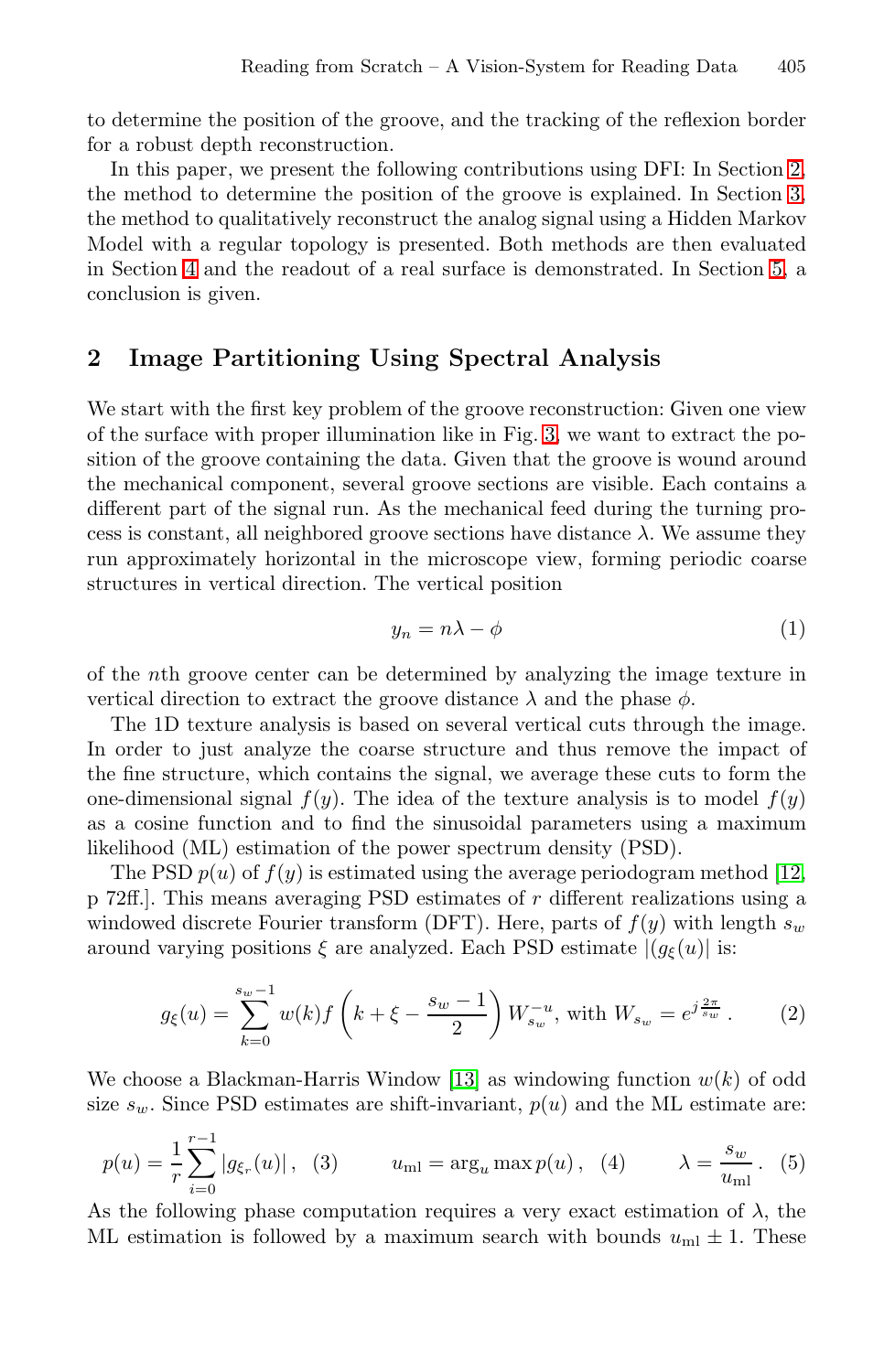are the preceding and following DFT sampling positions which have lower magnitudes.

Now the wavelength of our sinusoidal parameter estimation is known and the phase  $\phi$  is to be determined. It is obviously not shift-invariant and thus may not be averaged like in [\(3\)](#page-3-1); so PSD estimation does not include phase estimation. When using sinusoidal estimation to determine the phase, usually only a single realization is used which in our case is too much influenced by noise. In the following step, we combine the idea of averaging multiple realizations with the ML sinusoidal parameter estimation.

As  $g_{\xi}(u)$  is found by taking different parts of  $f(y)$ , the phase estimate

<span id="page-4-2"></span><span id="page-4-1"></span>
$$
\phi_{\xi} = \frac{s_w}{2\pi} \angle g_{\xi}(u_{\text{ml}}) \tag{6}
$$

of different realizations can be combined and averaged later when compensating the shift of  $\xi$  using

$$
\phi'_{\xi} = \left(\phi_{\xi} - \xi + \frac{s_w - 1}{2}\right) \operatorname{mod} \lambda, \qquad (7) \qquad \phi = \frac{1}{r} \sum_{i=0}^{r-1} \phi'_{\xi_r}.
$$
 (8)

The interval  $[0 \dots \lambda]$  used in [\(7\)](#page-4-1) could be detrimental for the averaging in the case of phase jumps. A more stable estimate is found when setting the interval borders symmetrically around median  $\phi'$ , setting the lower border to  $\alpha = \text{median } \phi' - \lambda/2$ and recompute using

$$
\phi''_{\xi} = \left(\phi_{\xi} - \xi + \frac{s_w - 1}{2} + \alpha\right) \mod \lambda - \alpha, \quad (9) \qquad \phi = \frac{1}{r} \sum_{i=0}^{r-1} \phi''_{\xi_r}.
$$
 (10)

As distance and phase are known, the groove positions can be computed using [\(1\)](#page-3-2). In reality, the groove centers do not run exactly horizontal as the mechanical component wobbles when being turned (visible in Fig. [8\)](#page-8-1). Thus, one estimate is not enough for a whole surface image. We start from an initial estimate  $(\lambda_0, \phi_0)$  at position  $x_0$  and then iteratively connect estimate  $k+1$  with k using interval borders  $\phi_k \pm \lambda_k/2$  for correct phase unwrapping of  $\phi_{k+1}$ . In Fig. [3,](#page-5-0) an image partitioning using one estimate at the left and one at the right image border is displayed.

# <span id="page-4-0"></span>**3 Signal Tracking Using a Hidden Markov Model**

After the image partitioning, image parts of size  $s_x \times s_y$  (where  $s_y = [\lambda]$ ) containing exactly one groove section are created. The direction of the illumination has been chosen such that the lower wall of the groove wall appears bright (see Fig. [3\)](#page-5-0). The task to solve the second key problem is tracking the reflexion border from the left to the right side of the image part. We will now deduce the Hidden Markov Model (HMM) used for the signal tracking.

A heuristic approximation for the observation probability of the groove's edge in image column  $x_i$  being at position  $y_i$  is the negative discrete deviation of the image  $I$  in vertical direction, shifted by a constant  $c$  to be non-negative: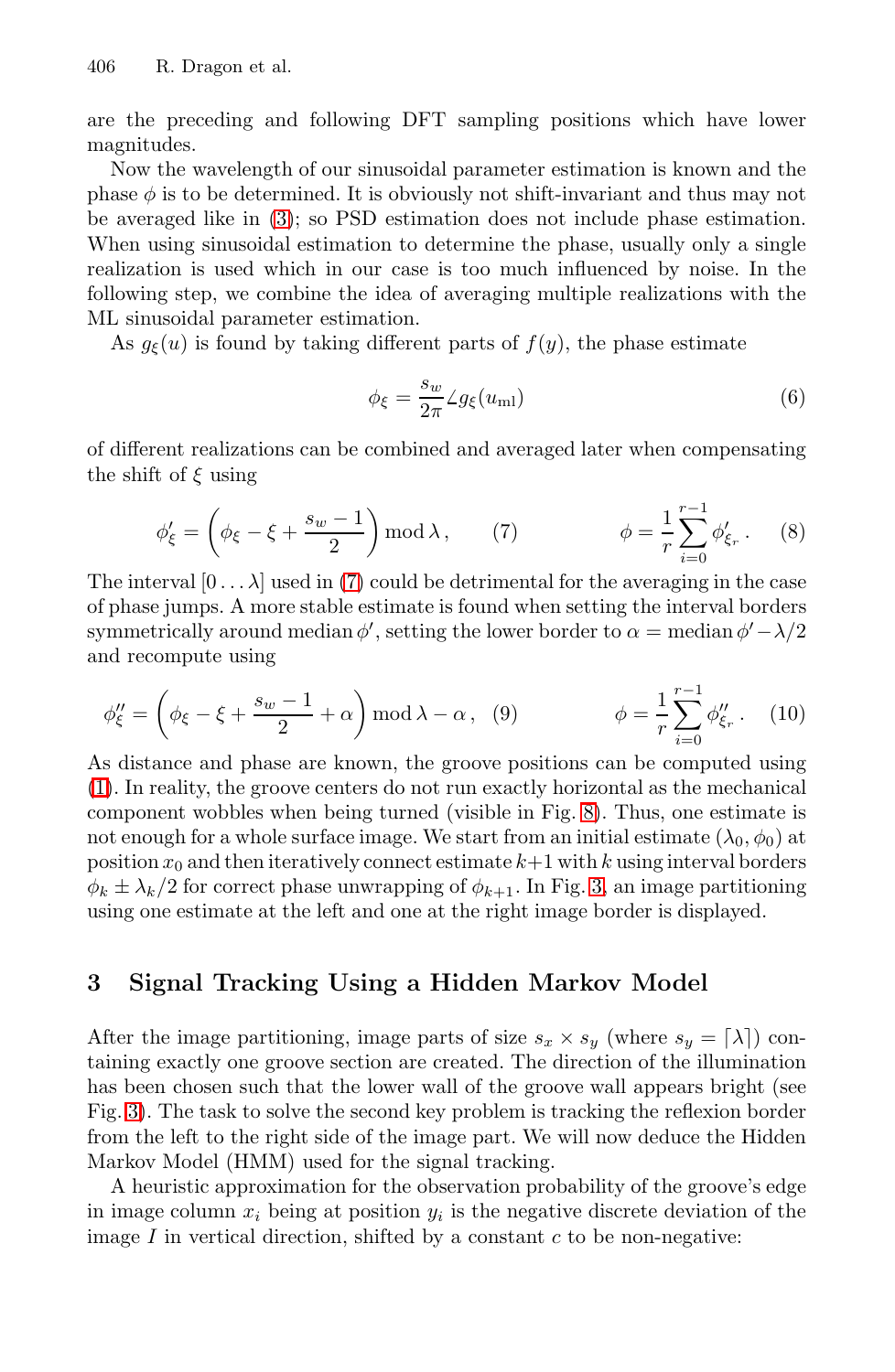

**Fig. 3.** Partitioned image with groove middle (dotted green) and tracked signal (blue)

<span id="page-5-0"></span>
$$
p_o(x_i, y_i | I) \propto -\frac{I(x_i, y_i + 1) - I(x_i, y_i - 1)}{2} + c.
$$
 (11)

The transition probability of the actor's movement is modeled as a normal distribution with a maximum probability if the groove is constantly continued:

$$
p_t(x_{i+1}, y_{i+1}|y_i) \propto \mathcal{N}(\sigma^2, y_i). \tag{12}
$$

Both  $p<sub>o</sub>$  as well as  $p<sub>t</sub>$  have to be normalized over one column as there is always exactly one state per column passed when traversing from the left to the right image side.

$$
\sum_{j=1}^{s_y} p_o(x_i, y_i = j | I) = 1, \qquad \forall i = 1...s_x
$$
\n
$$
\sum_{j=1}^{s_y} p_t(x_{i+1}, y_{i+1} = j | y_i) = 1, \qquad \forall i = 1...s_x - 1, y_i = 1...s_y
$$
\n(14)

Given  $p_o$  and  $p_t$ , the HMM is established. The state  $S_{x,y}$  stands for the groove's edge being at position  $(x, y)$ , so there are  $s_x \times s_y$  states. The model's topology is adapted to the task: All states  $S_{x_i,y_i}$  in the same image column  $x_i$  are parallel; transitions are only possible to  $S_{x_i+1,y_{i+1}}$  (Fig. [4\)](#page-5-1).



<span id="page-5-1"></span>**Fig. 4.** The model's topology. Each state  $S_{x,y}$  corresponds to the image pixel  $I(x,y)$ 

Under these premises, the most probable groove edge  $Y = (y_1, y_2, \ldots, y_{s_x})$  is found by maximizing the overall transition probability

$$
P = p_o(x_{s_x}, y_{s_x}) \prod_{i=1}^{s_x - 1} p_t(x_{i+1}, y_{i+1} | y_i) p_o(x_i, y_i).
$$
 (15)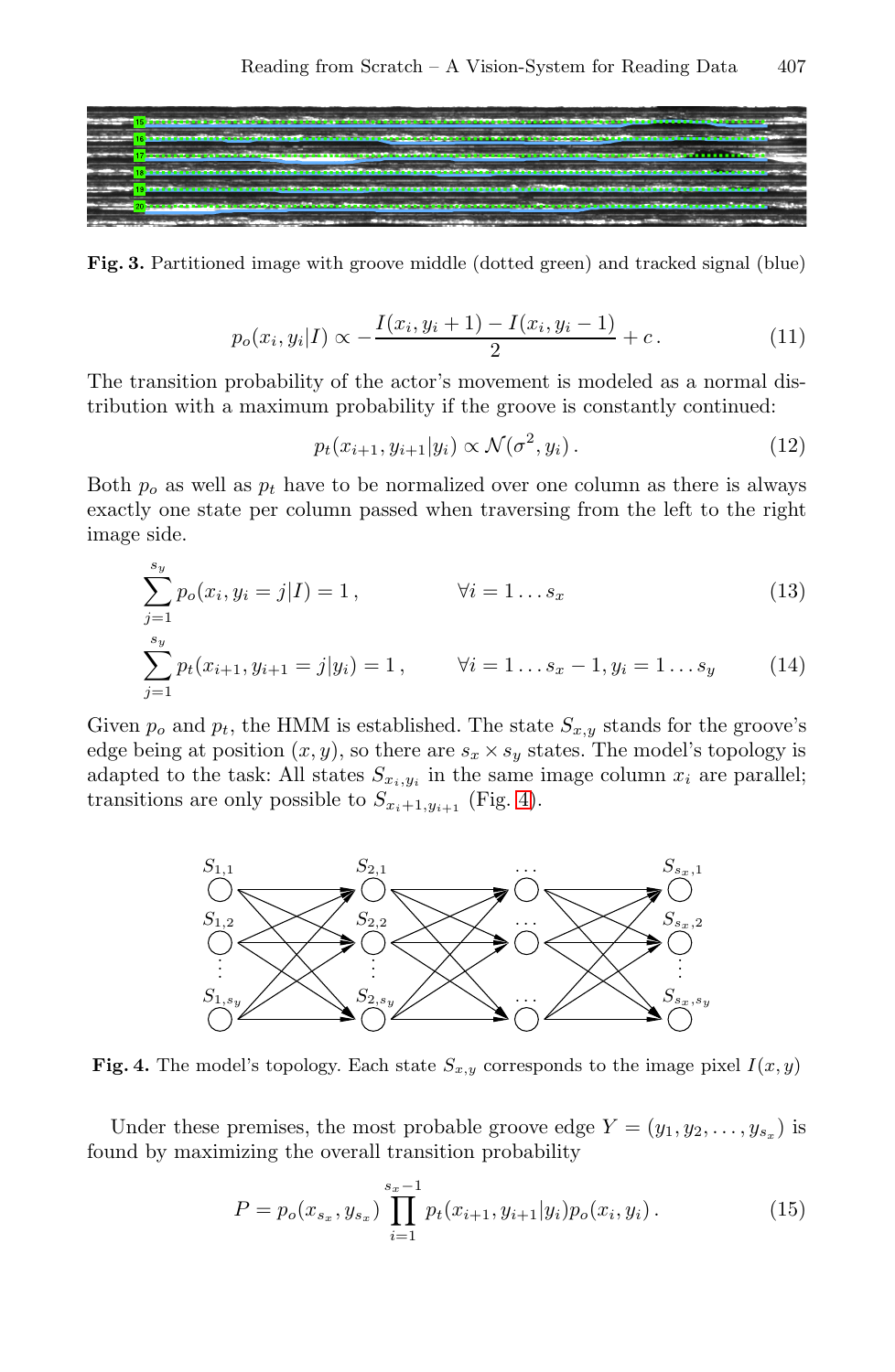

<span id="page-6-1"></span>**Fig. 5.** Left: Original surface view with deepenings on the right half. Right: Povray rendering with deepenings in the top-left quarter.

Because of the simple and regular topology, Y is easy to compute as a Viterbi algorithm [\[14\]](#page-9-14) has always exactly  $s_y$  paths to follow at the same time. The only parameter that has to be known a priori is the state transition standard deviation  $\sigma$  which depends on the cutting parameters and the surface quality. As its influence is relatively small for the readout result, it was empirically determined as 0.15 px.

# <span id="page-6-0"></span>**4 Results**

## **4.1 Perturbation Sensitivity of the Signal Tracking**

In this section the robustness of the image partitioning and the signal tracking is estimated. Perturbations, which are due to non-ideal cutting and aging of the groove, are simulated on synthetic data. To create a ground truth surface, a depth map is established by simulating the cutting effect. It is used as surface bump map during ray tracing using Povray [\[15\]](#page-9-15) (right image of Fig. [5\)](#page-6-1). The signal run found on the undistorted images is taken as ground truth signal.

To simulate aging, ellipses with random orientation are drawn in white and black over the resulting image. White ellipses model reflecting particles like dust whereas black model light-absorbing particles like rust. The ellipse length is  $150 \,\mu\text{m}$  at an aspect ratio of 20 and  $1/3$  transparency. Realistic cutting artifacts are simulated as depth map bumps of  $10 \mu m$  diameter with normal-distributed heights. Their standard deviation is called roughness  $\sigma_{\text{surf}}$ . Such bumps usually originate from material inhomogeneities and non-ideal cutting. The influence of both perturbations on the SNR is shown in Fig. [6.](#page-7-0) To have an estimate about the strongest perturbation degrees, the processed images are also displayed.

It can be deduced that particles as well as roughness have influence on the accuracy of the signal reconstruction but the image partitioning does not fail even in images where no coarse structure is cognizable. The influence of particles on the surface is nearly linear for exponentially-rising particle count. Surface roughness has a stronger impact on the SNR as it disturbs the signal tracking more. However, in both cases highly-distorted surface images data could be used to extract the signal with an SNR satisfactory for further channel coding processing.

#### **4.2 Writing and Reading Data**

With the proposed methods from Section [2](#page-3-0) and [3,](#page-4-0) it is possible to track groove sections from one surface view. In the following, the steps necessary to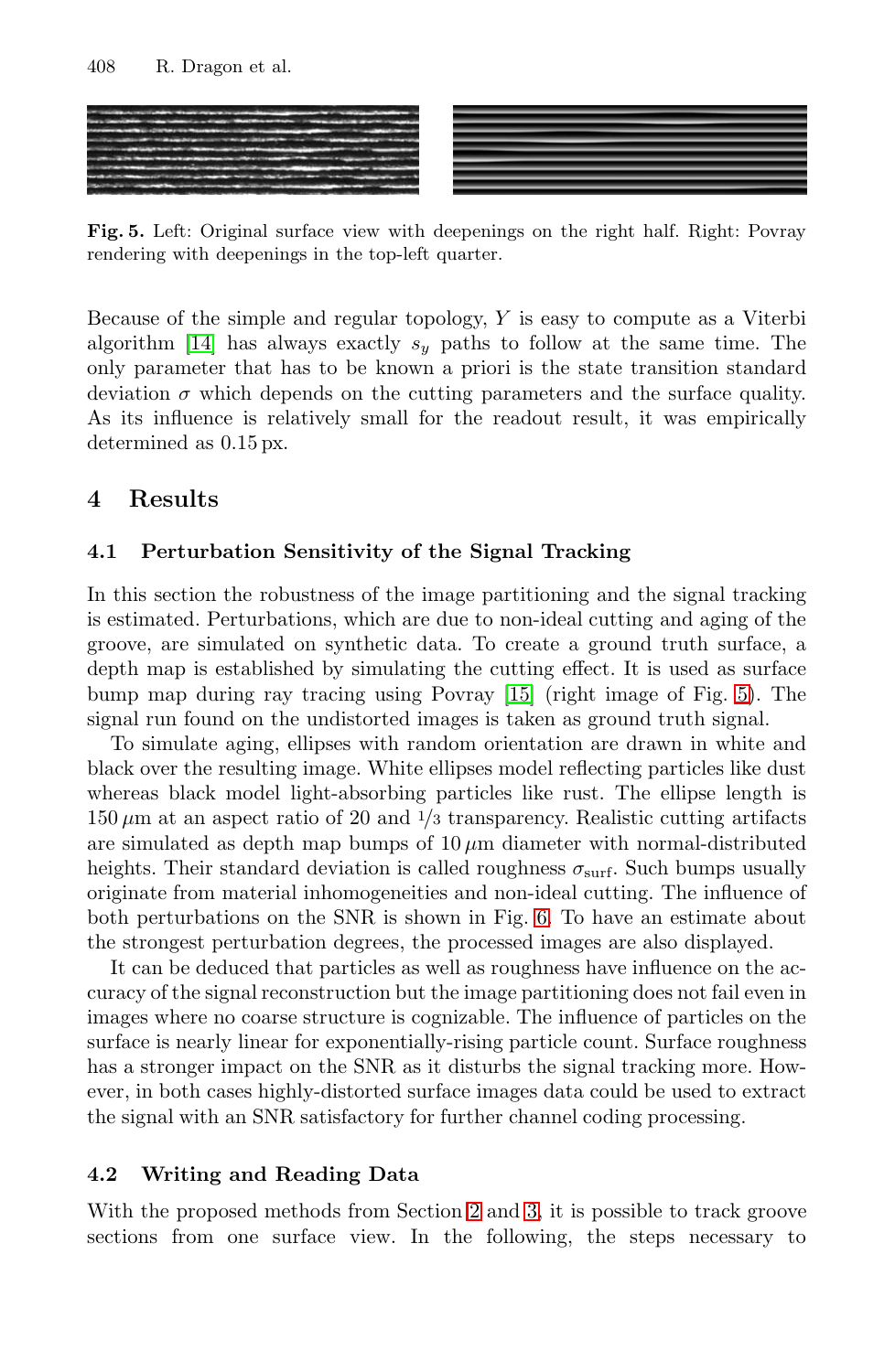

<span id="page-7-0"></span>Fig. 6. Top: Signal to noise ratio for particle perturbations (left) and surface roughness (right). Bottom: Corresponding images for both perturbations with highest distortion tested. The views could be read out with SNR = 7*.*7 dB and SNR = 4*.*5 dB.



<span id="page-7-1"></span>**Fig. 7.** The fusion of different groove segments at *<sup>x</sup>* = 0. The large sinusoidal run of the groove center originates from the mechanical component wobbling during the readout.

reconstruct the whole groove run from several surface views are explained. The set-up to assemble the groove is as follows: The cylindrical mechanical component is mounted onto a turn table such that its axis of symmetry coincides with the rotation axis. By this, the component can be turned without changing its distance to the microscope. We assume that a rotation by a small angle  $\theta$  results in an horizontal offset  $\Delta$  in the microscope view. The ratio  $r = \theta/\Delta$  is calibrated by estimating  $\Delta$  using a minimization of the normalized cross correlation. Analog, vertical movement can be calibrated. Now image slices from different surface views can be stitched together to the surface view of one rotation.

After a whole surface view is created, the readout consisting of the partitioning and the signal tracking is performed. Next, the extracted groove sections are fused at the joint position where the right border of the whole surface view joins the left. At this position, groove section n meets section  $n+1$  (Fig. [7\)](#page-7-1) such that the whole groove signal can be assembled. As last groove processing step, the signal is unbiased by subtracting the groove center from the signal. It is then demodulated re-using the sinusoidal parameter estimation derived in Section [2.](#page-3-0) So the digital signal is sampled at positions  $x_n = n\lambda_s - \phi_s$  with the estimates from Equations [\(5\)](#page-3-3) and [\(10\)](#page-4-2). To fulfill the Shannon sampling theorem [\[16\]](#page-9-16), first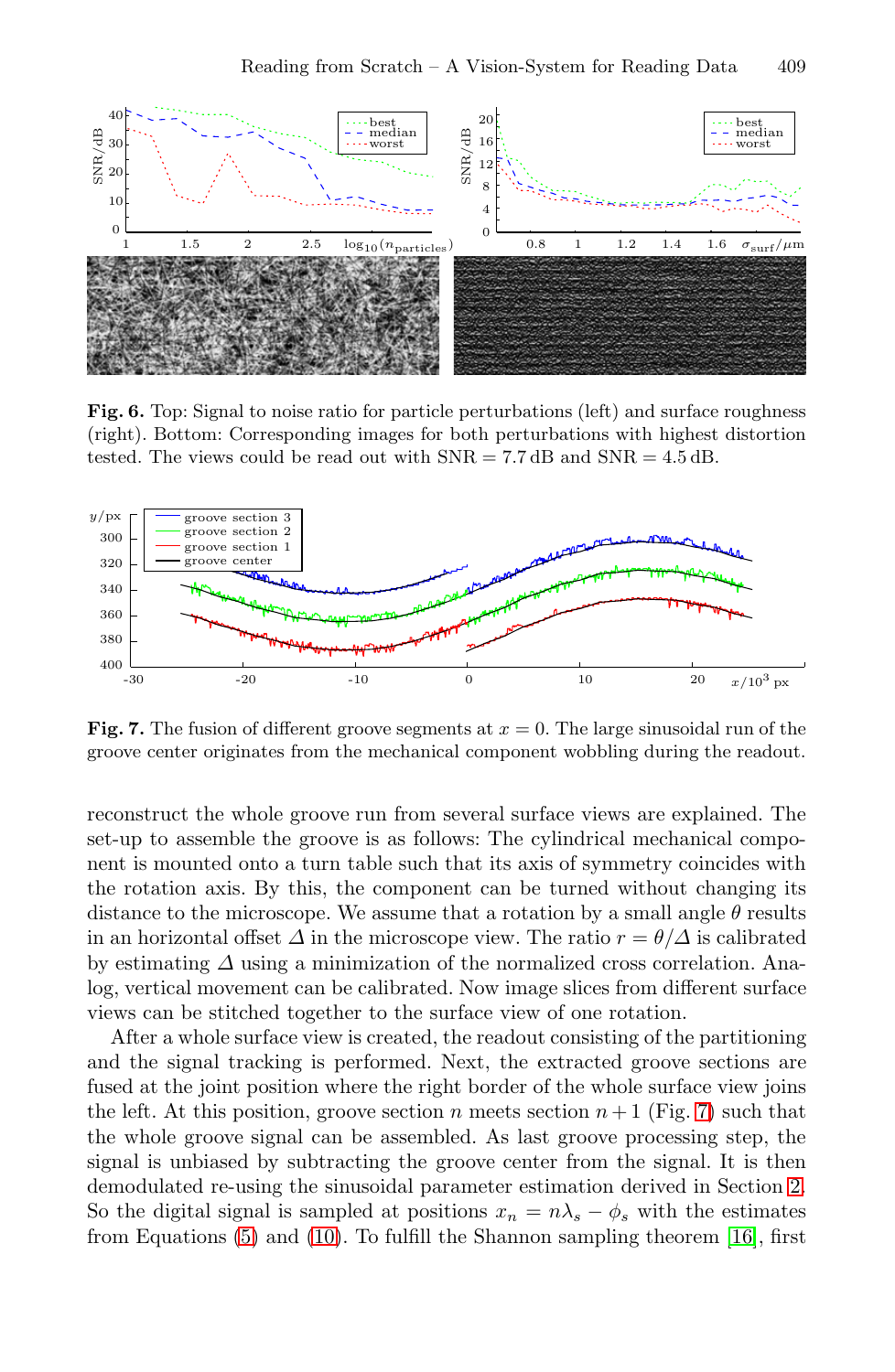

<span id="page-8-1"></span>**Fig. 8.** Left: The extracted signal (blue) with sample positions (red), threshold (cyan) and the ASCII string "DAGM" read out. Right: Set-up for the readout.

the signal is low-pass filtered with wavelength  $\lambda_s/2$ . A threshold is extracted automatically by a predefined initialization sequence.

To demonstrate writing and reading, we chose the ASCII string "DAGM" and modulated it using 2-ASK with every second bit set to 0 to ease phase estimation during the demodulation. The signal was written to a component of 49 mm diameter. Surface views were automatically stitched together to the overall surface image of size  $48500 \text{ px} \times 768 \text{ px}$ . The run of the groove center was determined using 100 estimates around the surface. All groove sections were tracked and combined to the reconstructed groove signal, which is shown in Fig. [8.](#page-8-1) The processing time for such a diameter is approximately 5 min for surface recording and 10 min for partitioning and tracking of 3 groove sections along one rotation. It can be seen all bits are demodulated correctly although the peak amplitude is only  $\approx 3 \text{ px}$  which is hardly cognizable in the surface views. The strongest perturbation is a nearly-periodic signal component with wavelength  $^{2}/3\lambda_{s}$  which is due to resonance during the cutting process. Investigations on various surfaces with different data showed that the readout results have high repeatability and are in combination with a channel code very robust.

## <span id="page-8-0"></span>**5 Summary and Conclusion**

An optical readout procedure for data mechanically stored as a groove varying by only  $3 \mu m$  in depth has been presented. The groove which is wound around a cylindrical mechanical part is reconstructed using directed illumination. The two key problems which were solved are the image partitioning of the periodicallyoccurring groove sections and the tracking of the groove border. The image partitioning into single groove sections is based on the vertical spectral analysis of the image texture. For precise and robust PSD estimates, the average periodogram method was combined with an ML estimation. Analog, a phase estimation algorithm was derived which combines the estimations of multiple realizations. For this purpose, an adapted phase unwrapping is used. As solution of the second key problem, a Hidden Markov Model for the tracking of the groove border was derived which consists of one node per pixel. Its observation probabilities model the probability of the groove border passing the specific node whereas its transition probabilities model the properties of the Piezo tool which has cut the groove. We demonstrated the robustness of the image partitioning and the signal